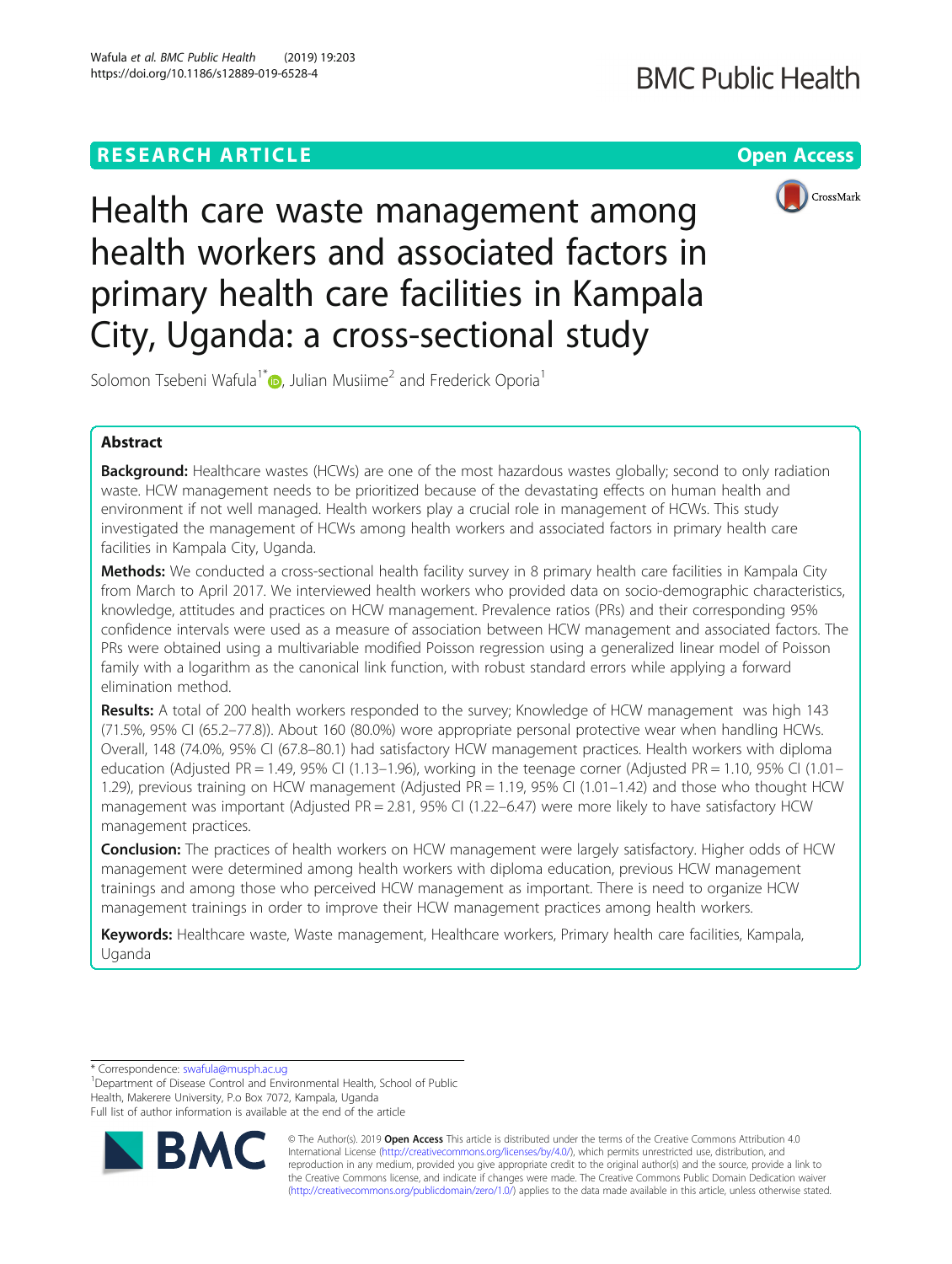### Background

Health care wastes are considered the second most hazardous wastes globally after radiation waste [[1](#page-8-0)]. Healthcare wastes encompasses various forms of waste such as sharps, human body parts, blood, chemical wastes, pharmaceutical wastes, and medical devices [\[2](#page-8-0)]. These wastes are majorly generated from hospitals and primary care facilities, laboratories, mortuaries, autopsy centres, laboratories, blood banks, nursing homes among others [[3\]](#page-8-0). Healthcare wastes can have devastating effects on human health if not properly handled [\[4](#page-8-0)]. Mismanagement of HCWs can result into various hospital-acquired infections, occupational health hazards and food contamination [\[5\]](#page-8-0). In addition, mismanaged wastes such as sharps contaminated with blood facilitates transmission of infections such as hepatitis B, hepatitis C, HIV/AIDs and other viral infections [[2,](#page-8-0) [6,](#page-8-0) [7](#page-8-0)]. Health care workers, patients, workers in support services, visitors to health facilities, waste handlers, scavengers, fetuses in the wombs, and the general public are susceptible to these infections [[2](#page-8-0), [8](#page-8-0)].

In developing countries especially in Africa, healthcare waste has not received the much needed attention that it deserves  $[9-11]$  $[9-11]$  $[9-11]$ . This is because of the inadequate resources in these countries resulting into low priority for HCW management [\[12\]](#page-8-0). In many countries, there is limited segregation of hazardous and medical wastes and usually mixed with non-infectious waste [\[13,](#page-8-0) [14](#page-8-0)]. Inadequate knowledge and unsatisfactory management practices among the health care workers are major challenges in the management of HCWs [[15\]](#page-8-0). Previous research indicate that HCW management may be affected by lack of formal training, lack of knowledge on HCW management, limited interest from hospital administration [\[16](#page-8-0)–[18\]](#page-8-0).

In Uganda, the HCW generated is averaged at 92 Kilograms (Kg) per day in hospital while primary health care facilities (Level IV health centers, level III health Centre and level II Health Centre) generate about 42Kg, 25 kg and 20 kg respectively on daily basis [\[19\]](#page-8-0). Moreover, most of these primary health care facilities lack proper HCW management facilities [[20,](#page-8-0) [21](#page-8-0)]. Despite the policy guidelines on injection and HCW management developed by the Ministry of Health, Uganda, there is sufficient evidence that HCWs including in Kampala health facilities is not properly handled [\[22,](#page-8-0) [23](#page-9-0)]. Although health care workers are routinely involved in managing HCW at their workstations, there is little published data on HCW management among health workers and more especially in primary health care facilities. Previous studies [[16](#page-8-0), [23,](#page-9-0) [24\]](#page-9-0) on HCW management in East Africa were mainly conducted in high level health facilities (hospitals) and not primary health care facilities. These studies also delved more on HCW at facility management level and did not explore HCW management among health workers. There is paucity of studies conducted to assess the management of HCWs among health workers in primary health care facilities and factors that may influence it.

We therefore set out to understand HCW management practices among health workers in primary health care facilities in Kampala and the factors that influence those practices.

### **Methods**

### Study design, setting and study population

The study was cross sectional in design and employed quantitative techniques of data collection. It was conducted in Kampala, Uganda's Capital City between March to April 2017. According to 2014 census results, Kampala has an estimated resident population of 1,507,080 people with an annual growth rate of 2.02% [\[25\]](#page-9-0).

This study was conducted among health workers in 8 primary health care facilities in Kampala. In Uganda, the health care system is organised into a four-tier system (i.e., hospitals, health centres of levels IV, III and II). Hospitals are considered high level facilities while health centres; II, III and IV are lower level and are classified as primary health care facilities. These primary health care facilities offer basic services for example Health centre IIs offer out-patients consultations, health centre IIIs offer inpatient care and some laboratory services. In addition to services offered at lower levels, Health centre of level IV offer some caesarean operations and blood transfusion services. The main waste streams generated in these facilities included sharps, pathological wastes, infectious wastes and general wastes.

The study units were the primary health care facilities and the study participants were health workers. In this study, we defined a health worker as a person who works at health care centre and is engaged in all actions aimed primarily on enhancing health of patients. These health workers included nurses, midwives, medical officers, laboratory personnel, counsellors and social workers. All selected health workers who consented were interviewed. Those who were absent on leave or medically not well were excluded.

### Sample size and sampling procedure

The Kish Leslie formula for cross sectional studies was used to calculate sample size of 231 health workers [[26\]](#page-9-0).

Sample size, (N) = 
$$
\frac{Z\alpha^2pq}{\sigma^2}
$$

We considered, the following assumptions: Z score, Z $\alpha$  = 1.96; prevalence,  $p = 16.3\%$  (adopted from a study on adherence to waste disposal guidelines among health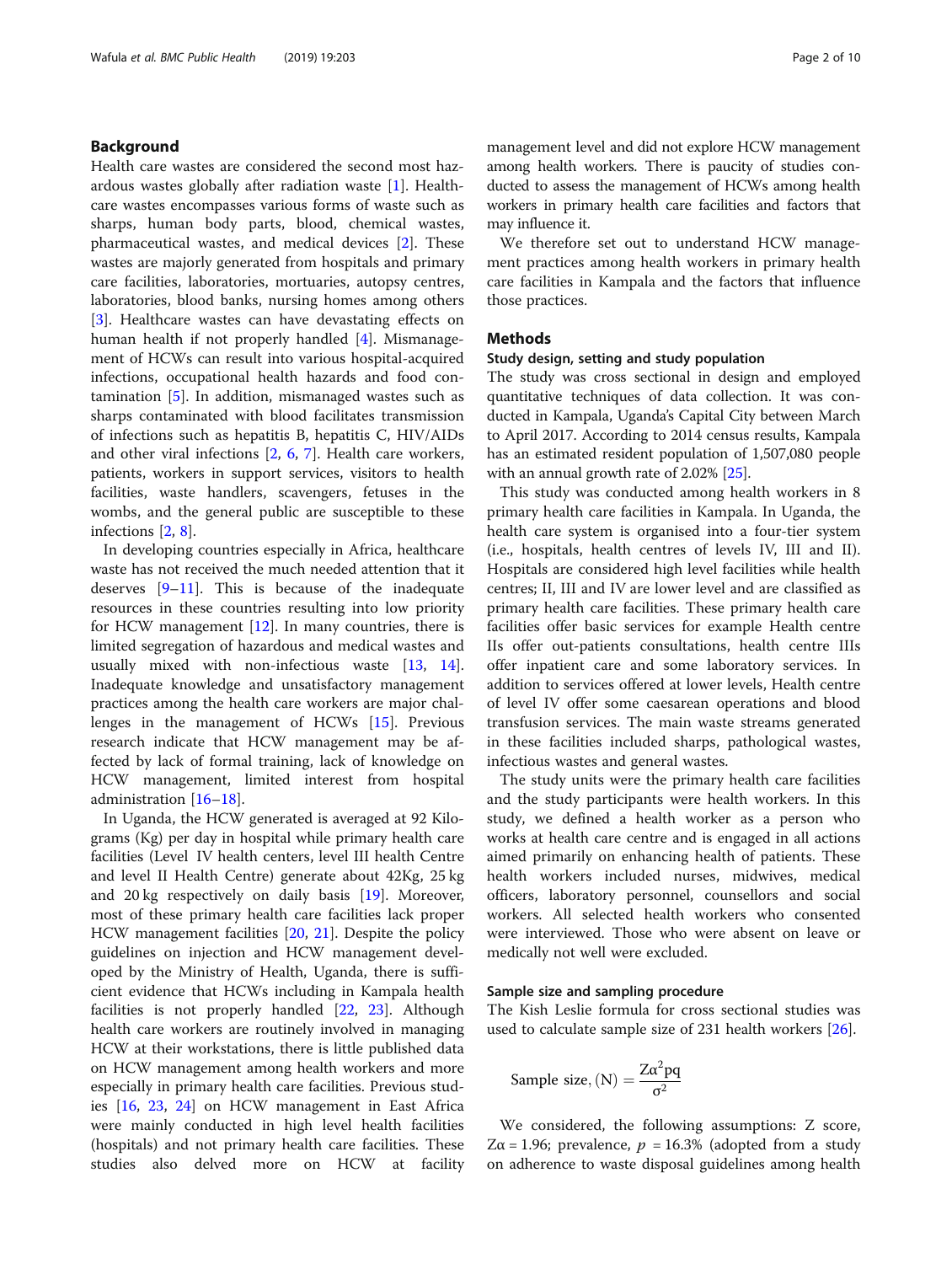workers in Kenya) [[27\]](#page-9-0), a precision,  $\sigma = 5\%$  and non-response rate of 10%. It is important to note that actual population of health workers in these primary health care facilities in Kampala was small (< 500).

Proportionate sampling was done to select a specific number of health workers from each of the 8 primary health care facilities based on the number of health workers in each health facility (Table 1). This was based on the numbers of health workers obtained from Kampala Capital City Authority (KCCA).

From each of the health facilities, stratified proportionate sampling was again employed to select the different cadres of health workers (nurses, midwives, medical officers, laboratory personnel, counsellors and social workers).

### Data collection

We used a semi-structured questionnaire to collect quantitative data from health workers on socio-demographic characteristics, knowledge of HCW and perceptions of risk due to HCW and to capture health workers' HCW management practices such as segregation, availability of necessary accessories, occupational safety and health in their work stations. The tools were developed based on findings from published studies [\[1,](#page-8-0) [9](#page-8-0), [23\]](#page-9-0). We pretested data collection tools with 15 health workers in a health centre in the neighbouring Wakiso district. Pretesting was done to mitigate any errors and avoid ambiguity in preparation for actual data collection. This facility was chosen because it is close to Kampala and has similar HCW challenges as the primary health care facilities in Kampala.

#### Data management and analysis

Data were checked daily for completeness, entered using EpiData version 3.02 (EpiData association, Denmark). We used Stata 14.0 (Statacorp Texas; USA) for cleaning and analysis. To determine the status of HCW management (Outcome variable), which was classified as either satisfactory or unsatisfactory, seven questions were asked on practices on healthcare waste management with the responses "Yes and No". "No" was assigned 0 and "Yes" was assigned 1. We used mean scores to divide the HCW management status of health workers into two groups as suggested in the SAGE encyclopaedia of communication research methods [[28\]](#page-9-0). As such, respondents who scored above 4.995 (average score) on 7 questions were considered as having satisfactory healthcare waste maintenance practices and those that scored less than 4.995 were deemed not to have satisfactory healthcare waste management practices. Prevalence rate ratios (PRs) were computed using a generalized linear model of the Poisson family with the logarithm as the canonical link function, with robust standard errors while applying a forward elimination method. This was done to measure the association between the outcome and independent variables. Prevalence rate ratios (PRs) were used instead of odds ratios since the prevalence of the outcome variable was > 10%, yet logistic regression's odds ratios tend to overestimate the relative risk in such instances [[29,](#page-9-0) [30\]](#page-9-0). Simple models consisting of the outcome and one independent variable were run to obtain the crude PRs. In the multivariable model, variables that were significant at simple models ( $p < 0.05$ ) and those that had plausibility with the outcome were included. The crude and the adjusted PRs and their corresponding 95% confidence intervals were presented. Level of knowledge which was a predictor variable was also classified as either good knowledge or poor knowledge, five questions were asked on knowledge on healthcare waste management with the responses "Yes and No". "No" was assigned 0 and "Yes" was assigned 1. Respondents who scored above 4.6 (average score) were considered as having a good knowledge and those that scored less than 4.6 were deemed to have poor knowledge on HCW management. Level of knowledge was however excluded in the final regression model due to collinearity. Strengthening the reporting of observational studies in epidemiology (STROBE) guidelines informed the reporting of our study [\[31](#page-9-0)].

Table 1 Number of health workers planned for interview at each facility

|                | Health facility             | Number of health workers $(n)$ | Percentage (%) |
|----------------|-----------------------------|--------------------------------|----------------|
|                | Kisenyi Health centre       | 45                             | 19.5           |
| 2              | <b>Bukoto Health Centre</b> | 12                             | 5.2            |
| 3              | Kawaala health centre       | 36                             | 15.6           |
| $\overline{4}$ | Kisswa health centre        | 40                             | 17.3           |
| 5              | Komamboga health centre     | 22                             | 9.5            |
| 6              | Kitebi health centre        | 25                             | 10.8           |
| $\overline{7}$ | Kisuggu health centre       | 41                             | 17.7           |
| 8              | City hall clinic            | 10                             | 4.3            |
|                | <b>TOTAL</b>                | 231                            | 100            |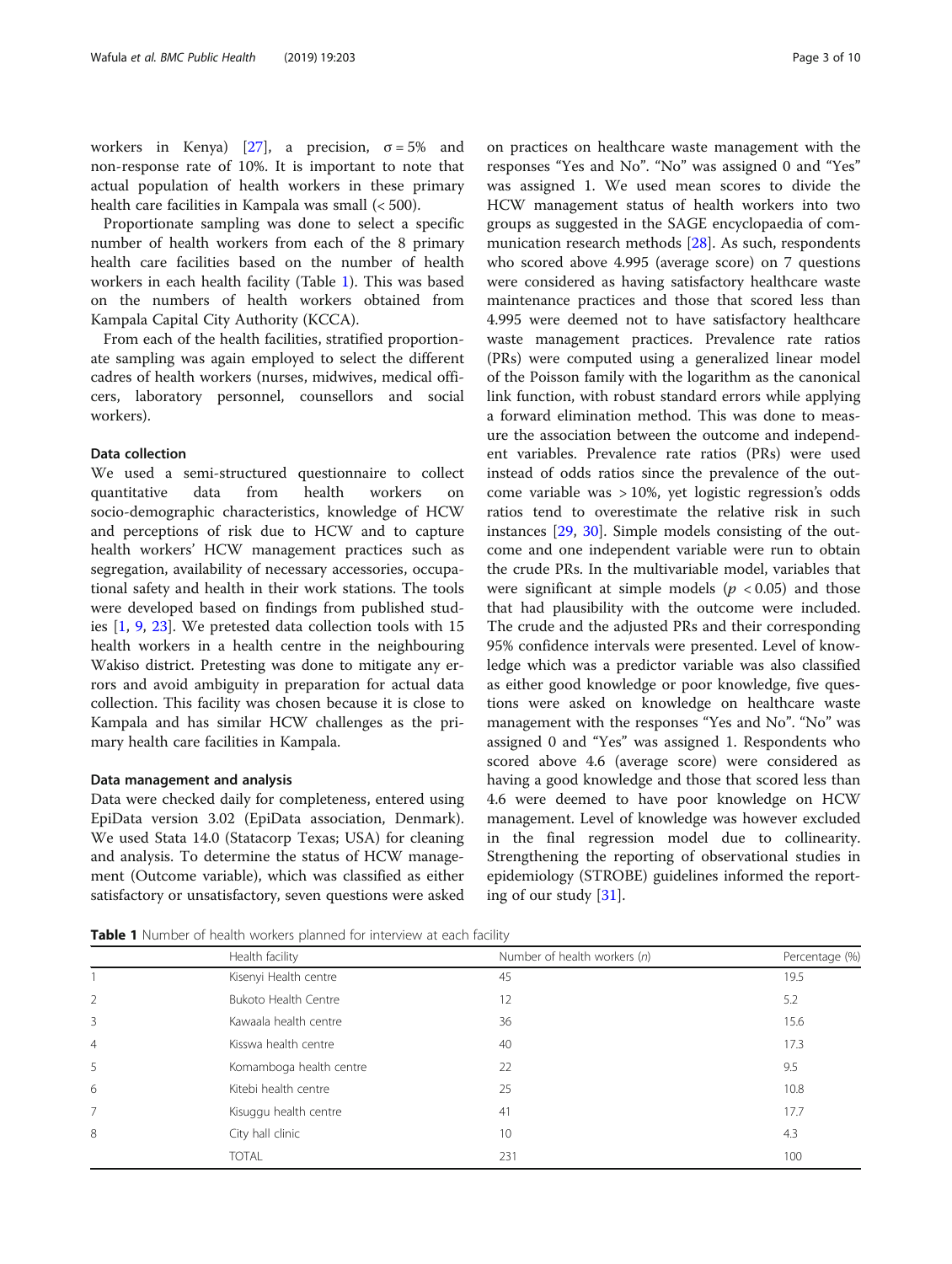### Results

### Socio-demographic characteristics of participants

A total of 200 health workers participated in the study representing response rate of 86.6%. Participation was skewed towards the female health workers since only 53(26.5%) were males. Two-thirds were married 135 (67.5%), aged 18–35 years 131 (67.2%). Most participants identified themselves as Christians 161 (80.5%), 151 (75.5%) as nurses or midwives by training and 136 (68.0%) held a diploma as their highest education level (Table 2).

### Knowledge and attitudes of health workers on HCW management

Knowledge of health workers on HCW management was high 143 (71.5%). Majority knew the risks associated

Table 2 Socio-demographic characteristics of 200 health workers

| Variables                   | Frequency<br>$(n = 200)$ | Percentage<br>(% ) |
|-----------------------------|--------------------------|--------------------|
| Total                       | 200                      | 100                |
| Gender                      |                          |                    |
| Female                      | 147                      | 73.5               |
| Male                        | 53                       | 26.5               |
| Age (Years)                 |                          |                    |
| $18 - 35$                   | 131                      | 65.5               |
| > 35                        | 69                       | 34.5               |
| Marital status              |                          |                    |
| Married                     | 135                      | 67.5               |
| Unmarried                   | 65                       | 32.5               |
| Religion                    |                          |                    |
| Christian                   | 161                      | 80.5               |
| Non-Christian               | 39                       | 19.5               |
| Job designation             |                          |                    |
| Nurse/midwife               | 151                      | 75.5               |
| Medical officer             | 16                       | 8.0                |
| Counsellor                  | 18                       | 9.0                |
| Others <sup>a</sup>         | 15                       | 7.5                |
| Department                  |                          |                    |
| Outpatient department       | 124                      | 62.0               |
| Maternity ward              | 39                       | 19.5               |
| HIV section                 | 10 <sup>1</sup>          | 5.0                |
| Teenage Corner              | 10                       | 5.0                |
| Other departments           | 17                       | 8.5                |
| Level of education          |                          |                    |
| Diploma                     | 136                      | 68.0               |
| Higher secondary (A' level) | 34                       | 17.0               |
| Lower secondary (O' level)  | 30                       | 15.0               |

<sup>a</sup>Other designations included laboratory personnel, social work

with HCWs 182(91.0%), the right colour codes for the bins for different wastes forms 179 (89.5%). About 120 health workers (60.0%) had been trained on HCW management and 41 (34.2%) had attended at least three trainings. As regards attitudes, most 181 (90.5%) indicated that HCW management was important and 186 (93.0%) agreed that strict implementation was necessary for proper HCW Management in health facility setting (Table [3\)](#page-4-0).

### Experiences and practices on HCW management

Overall, most 188 (94.0%) health workers had a waste bin around their working area and 144 (72.0%) wore appropriate personal protective equipment. Only 56 (28.0%) reported ever being affected by effects of poor HCW management with needle pricks 69.6% (39/56) and infections 26.8% (15/56) being the most reported effects / accidents. Nearly three quarters 148 (74.0%) were categorized as having satisfactory HCW management practices (Table [4\)](#page-5-0).

### Independent predictors for HCW management among health workers

Compared to health workers with higher secondary education, health workers with a diploma were 1.49 times more likely to have satisfactory waste management practices (Adjusted PR = 1.49, 95%CI  $(1.13-1.96)$ ), p *value* = 0.005). The odds of satisfactory waste management practices were 1.1 times higher among health workers in teenage corner as compared to those working in the outpatient clinic (Adjusted PR = 1.10, 95% CI  $(1.01-1.29)$ , *p value* 0.043). Participants who had been trained on HCW management were 1.19 times more likely to have satisfactory HCW management practices compared to those who had not received the training (Adjusted PR = 1.19, 95%CI  $(1.01-1.42)$ ), p value = 0.042). Those who considered HCW management as important were 2.81 times more likely to observe satisfactory HCW management practices as compared to those who thought otherwise (Adjusted PR = 2.81, 95%CI  $(1.22-6.47)$ , *p* value = 0.016) (Table [5\)](#page-6-0).

### **Discussion**

This study aimed at understanding management of HCWs and associated factors among health workers in primary health care facilities in Kampala, Uganda. Our findings show that majority of the health workers had high knowledge on HCW management; knew how wastes are segregated and the risk to health. Most of them, used waste bins and wore personal protective wear when handling HCWs. A high proportion had satisfactory HCW management practices. Health workers in teenage corner, those who had attended training on HCW management and those who thought that HCW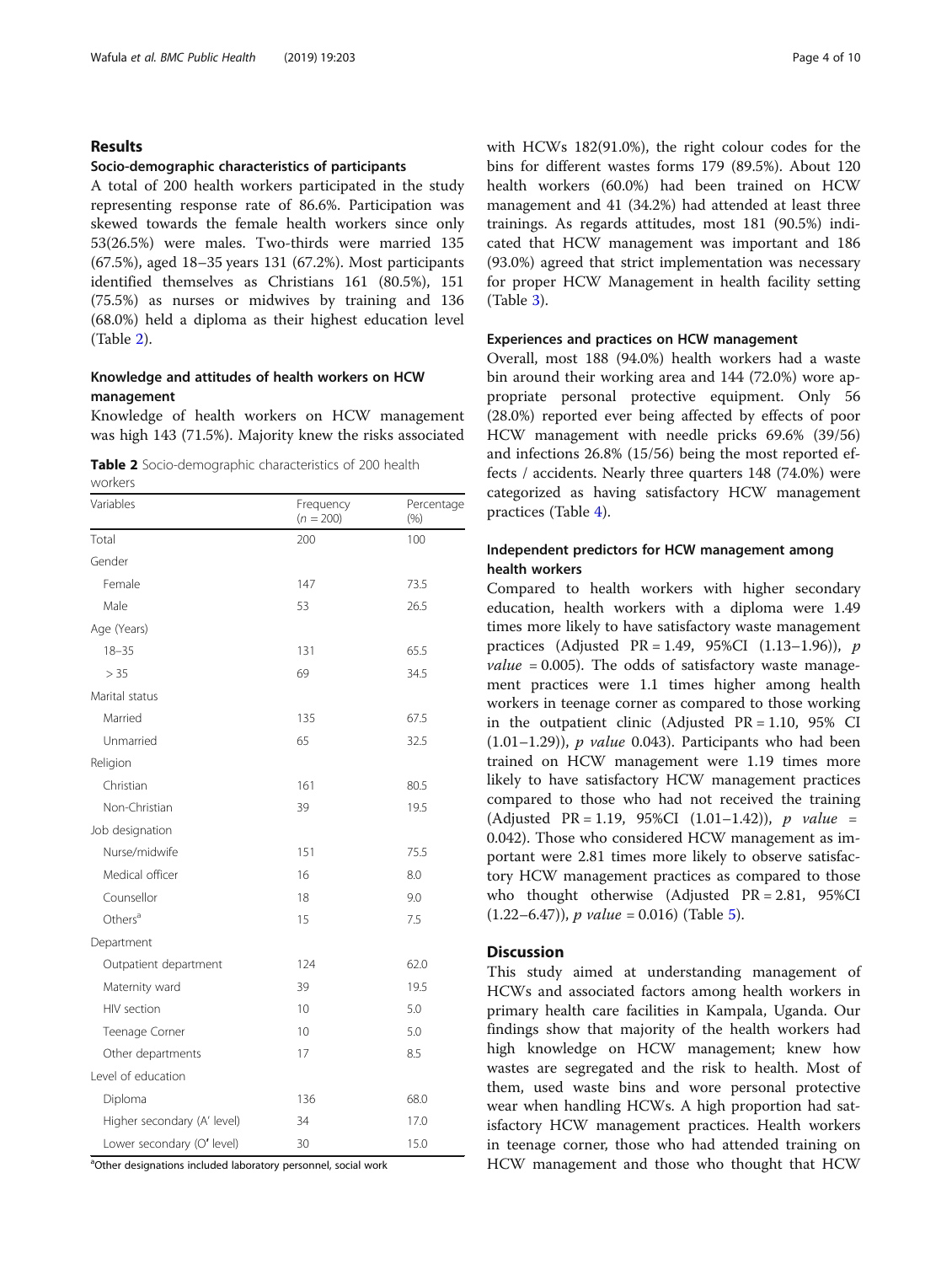### <span id="page-4-0"></span>Table 3 Knowledge and attitudes of Health workers on HCW management

| Variables                                                                     | Frequency<br>$(n = 200)$ | Percentage<br>$(\% )$ |
|-------------------------------------------------------------------------------|--------------------------|-----------------------|
| Knowledge on HCW Management                                                   |                          |                       |
| HCW management is                                                             |                          |                       |
| Activities and actions to manage waste from its inception to final            | 190                      | 95.0                  |
| Collection of waste from one central place                                    | 03                       | 1.5                   |
| Generation of waste                                                           | 07                       | 3.5                   |
| Knowledge of risks of poor HCW management                                     |                          |                       |
| Yes                                                                           | 182                      | 91.0                  |
| No                                                                            | 18                       | 9.0                   |
| Knowledge of the level of Risk to health workers                              |                          |                       |
| High                                                                          | 182                      | 91.0                  |
| Low                                                                           | 18                       | 9.0                   |
| Infections due to poor HCW management can be avoided                          |                          |                       |
| Yes                                                                           | 179                      | 89.5                  |
| No                                                                            | 21                       | 10.5                  |
| Ever attended training in HCW management                                      |                          |                       |
| Yes                                                                           | 120                      | 60.0                  |
| No                                                                            | 80                       | 40.0                  |
| Number of Trainings attended ( $n = 120$ )                                    |                          |                       |
| $1 - 2$                                                                       | 79                       | 65.8                  |
| 3 and above                                                                   | 41                       | 34.2                  |
| Knowledge of bin colour codes for different waste streams (waste segregation) |                          |                       |
| Know (Red, yellow, black)                                                     | 179                      | 89.5                  |
| Do not know                                                                   | 21                       | 10.5                  |
| Knowledge scores (CIs for High Knowledge)                                     | $(65.2 - 77.8)$          |                       |
| Poor knowledge                                                                | 57                       | 28.5                  |
| High Knowledge                                                                | 143                      | 71.5                  |
| Attitudes on healthcare wastes management                                     |                          |                       |
| HCW management is important                                                   |                          |                       |
| Yes                                                                           | 181                      | 90.5                  |
| No                                                                            | 19                       | 9.5                   |
| Strict implementation is necessary for proper HCW management                  |                          |                       |
| Yes                                                                           | 186                      | 93                    |
| $\rm No$                                                                      | 14                       | $7.0\,$               |
| HCW management is a serious problem                                           |                          |                       |
| Yes                                                                           | 182                      | 91.0                  |
| $\rm No$                                                                      | 18                       | 9.0                   |

CIs: Confidence Intervals

management was a challenge had higher odds of having satisfactory HCW management practices.

Concerning Knowledge on HCW management, most health workers had high knowledge especially on waste segregation and level of risk to health posed by HCWs. Similar findings have been reported in other studies where most health workers were aware of the risk of hazards such as injuries, infections (HIV/AIDS, Hepatitis B and C), and environmental pollution caused by improper HCW management [\[32](#page-9-0), [33](#page-9-0)]. The prior trainings on HCW management that most health workers had, partly explains the high knowledge. In our study, 60% of participants had prior trainings consistent with what has been reported in other studies which indicated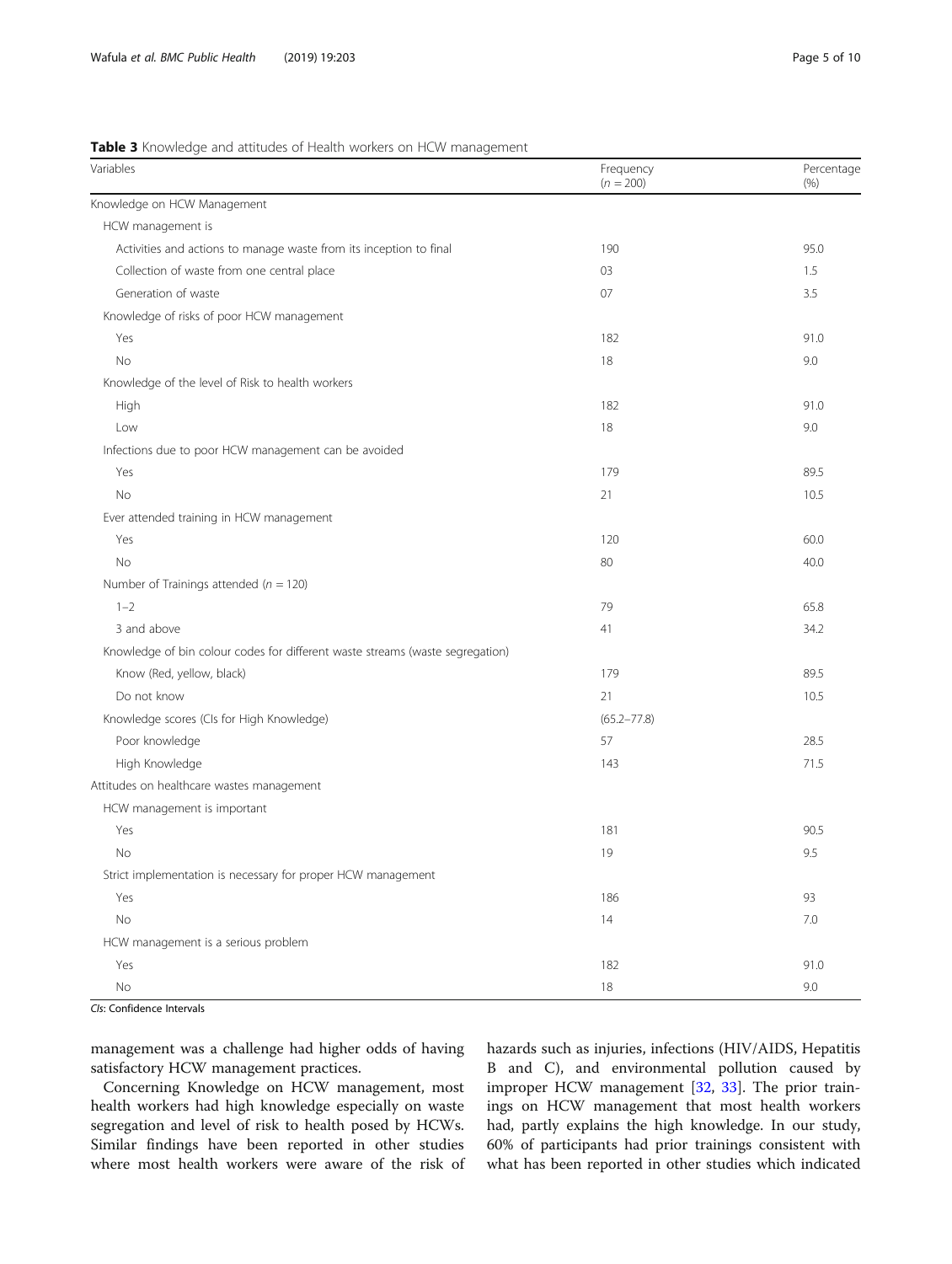<span id="page-5-0"></span>

|  |  | Table 4 Practices of health workers on HCW management |
|--|--|-------------------------------------------------------|
|  |  |                                                       |

| Variables                                                                              | Frequency ( $n = 200$ ) | Percentage (%) |
|----------------------------------------------------------------------------------------|-------------------------|----------------|
| Presence of litter/waste bins in work station <sup>b</sup>                             |                         |                |
| Yes                                                                                    | 188                     | 94.0           |
| No                                                                                     | 12                      | 6.0            |
| Waste bins colour coded <sup>2</sup>                                                   |                         |                |
| Yes                                                                                    | 164                     | 82.0           |
| No                                                                                     | 36                      | 18.0           |
| Uses general pit to dispose general wasteb                                             |                         |                |
| Yes                                                                                    | 71                      | 35.5           |
| No                                                                                     | 129                     | 64.5           |
| Health workers dispose pathological wastes in the placenta pit b                       |                         |                |
| Yes                                                                                    | 163                     | 81.5           |
| No                                                                                     | 37                      | 18.5           |
| Presence of Expired drugs at the work station <sup>b</sup>                             |                         |                |
| Yes                                                                                    | 97                      | 48.5           |
| No                                                                                     | 45                      | 22.5           |
| Did not know                                                                           | 58                      | 29.0           |
| Disposal of expired drugs                                                              |                         |                |
| Burning                                                                                | 18                      | 9.0            |
| Waste bin company                                                                      | 102                     | 51.0           |
| Return to national medical stores                                                      | 76                      | 38.0           |
| Did not know                                                                           | $\overline{4}$          | 2.0            |
| Use of Personal protective equipment (gloves, nose masks, clinical coats) <sup>b</sup> |                         |                |
| Yes                                                                                    | 160                     | 80.0           |
| No                                                                                     | 40                      | 20.0           |
| Regularity of use of Personal protective equipment <sup>b</sup>                        |                         |                |
| Always                                                                                 | 144                     | 72.0           |
| Occasionally                                                                           | 56                      | 28.0           |
| Ever been affected due to poor HCW management                                          |                         |                |
| Yes                                                                                    | 56                      | 28.0           |
| No                                                                                     | 144                     | 72.0           |
| Effects of poor HCW management ( $n = 56$ )                                            |                         |                |
| Needle pricks                                                                          | 39                      | 69.6           |
| Infection                                                                              | 15                      | 26.8           |
| Spills of Blood                                                                        | 02                      | 3.8            |
| Ever reported injury to infection and control Unit                                     |                         |                |
| Yes                                                                                    | 35                      | 17.5           |
| $\rm No$                                                                               | 165                     | 82.5           |
| Health care waste management status (CIs for satisfactory HCW management)              | $(67.8 - 80.1\%)$       |                |
| Satisfactory                                                                           | 148                     | 74.0           |
| Unsatisfactory                                                                         | 52                      | 26.0           |

<sup>b</sup>Variables used in ascertaining HCW management status

that most health workers had trained on HCW management. Training on HCW management is considered critical to success of any waste management programme; It improves knowledge of health workers, increases their cooperation with HCW programmes and also impacts on their practices on HCW management [\[34](#page-9-0)–[36\]](#page-9-0). It is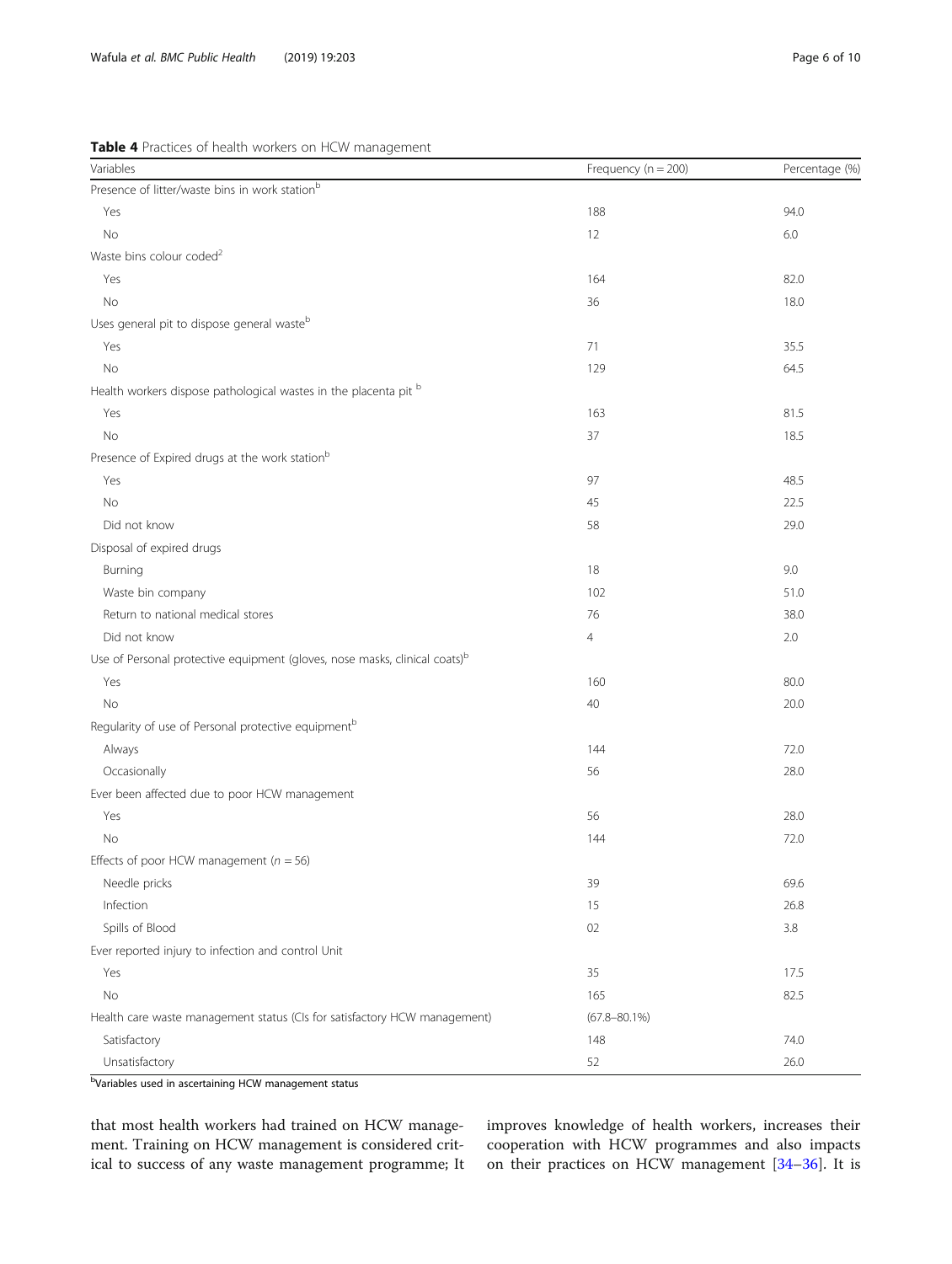<span id="page-6-0"></span>

|  | <b>Table 5</b> Independent predictors of HCW management among health workers |
|--|------------------------------------------------------------------------------|
|  |                                                                              |

| Variables                                     | Frequency<br>$(n = 200)$ | Proportion % | Crude PR 95% (CI)       | Adjusted PR<br>95% CI   | $P$ value |
|-----------------------------------------------|--------------------------|--------------|-------------------------|-------------------------|-----------|
| Sex                                           |                          |              |                         |                         |           |
| Male                                          | 53                       | 26.5         | $\mathbf{1}$            | $\mathbf{1}$            |           |
| Female                                        | 147                      | 73.5         | 1.04 (0.86-1.27)        | 1.17 (0.99-1.40)        | 0.068     |
| Age (Years)                                   |                          |              |                         |                         |           |
| $18 - 35$                                     | 131                      | 65.5         | $\mathbf{1}$            | $\mathbf{1}$            |           |
| 35 and Above                                  | 69                       | 34.5         | $1.22$ $(1.05-1.43)$ *  | 1.13 (0.99-1.30)        | 0.060     |
| Marital status                                |                          |              |                         |                         |           |
| Married                                       | 135                      | 67.5         | 1                       |                         |           |
| Unmarried                                     | 65                       | 32.5         | $0.99(0.84 - 1.19)$     |                         |           |
| Religion                                      |                          |              |                         |                         |           |
| Christian                                     | 161                      | 80.5         | 1                       |                         |           |
| Non-Christian                                 | 39                       | 19.5         | $0.84$ $(0.65 - 1.08)$  |                         |           |
| Job designation                               |                          |              |                         |                         |           |
| Nurse/midwife                                 | 151                      | 75.5         | 1                       |                         |           |
| Medical officer                               | 16                       | 8.0          | $0.83(0.56 - 1.22)$     |                         |           |
| Counsellor                                    | 18                       | 9.0          | $0.88(0.63 - 1.24)$     |                         |           |
| Others (laboratory personnel, social workers) | 15                       | 7.5          | $1.06(0.81 - 1.38)$     |                         |           |
| Department                                    |                          |              |                         |                         |           |
| Outpatient department                         | 124                      | 62.0         | 1                       | $\mathbf{1}$            |           |
| Maternity ward                                | 39                       | 19.5         | $0.79(0.61 - 1.04)$     | $0.83(0.66 - 1.03)$     | 0.092     |
| HIV section                                   | 10                       | 5.0          | $0.52(0.24 - 1.11)$     | $0.55(0.26 - 1.15)$     | 0.111     |
| Teenage Corner                                | 10                       | 5.0          | $1.29(1.17 - 1.42)^{*}$ | $1.10(1.01 - 1.29)^*$   | 0.043     |
| Other departments                             | 17                       | 8.5          | $1.06(0.84 - 1.35)$     | 1.14 (0.89-1.47)        | 0.285     |
| Level of education                            |                          |              |                         |                         |           |
| Higher secondary                              | 34                       | 17.0         | 1                       | $\mathbf{1}$            |           |
| Diploma                                       | 136                      | 68           | 1.69 (1.20-2.39)*       | 1.49 (1.13-1.96)*       | 0.005     |
| Lower secondary                               | 30                       | 15.0         | 1.07 (0.66-1.72)        | $1.14(0.77 - 1.68)$     | 0.523     |
| Knowledge of risks of poor HCW management     |                          |              |                         |                         |           |
| Did not know                                  | 10                       | 5.0          | $\mathbf{1}$            |                         |           |
| Know                                          | 190                      | 95.0         | 1.51 (0.80-2.82)        |                         |           |
| Knowledge of risk of HCW to health workers    |                          |              |                         |                         |           |
| High                                          | 182                      | 91.0         | 1                       | $\mathbf{1}$            |           |
| Low                                           | 18                       | 9.0          | 1.73 (1.03-2.92)*       | 1.09 (0.67-1.79)        | 0.717     |
| Ever attended training in HCW management      |                          |              |                         |                         |           |
| No                                            | 80                       | 40.0         | $\mathbf{1}$            | $\mathbf{1}$            |           |
| Yes                                           | 120                      | 60.0         | $1.30(1.08 - 1.58)$ *   | $1.19(1.01 - 1.42)^{*}$ | 0.042     |
| Knowledge of colour codes                     |                          |              |                         |                         |           |
| Did not know                                  | 21                       | 10.5         | $\mathbf{1}$            |                         |           |
| Know                                          | 179                      | 89.5         | $1.12(0.82 - 1.54)$     |                         |           |
| Overall Knowledge <sup>c</sup>                |                          |              |                         |                         |           |
| Low                                           | 57                       | 28.5         | 1                       |                         |           |
| High                                          | 143                      | 71.5         | 3.77 (1.92-7.39)        |                         |           |
| HCW management important                      |                          |              |                         |                         |           |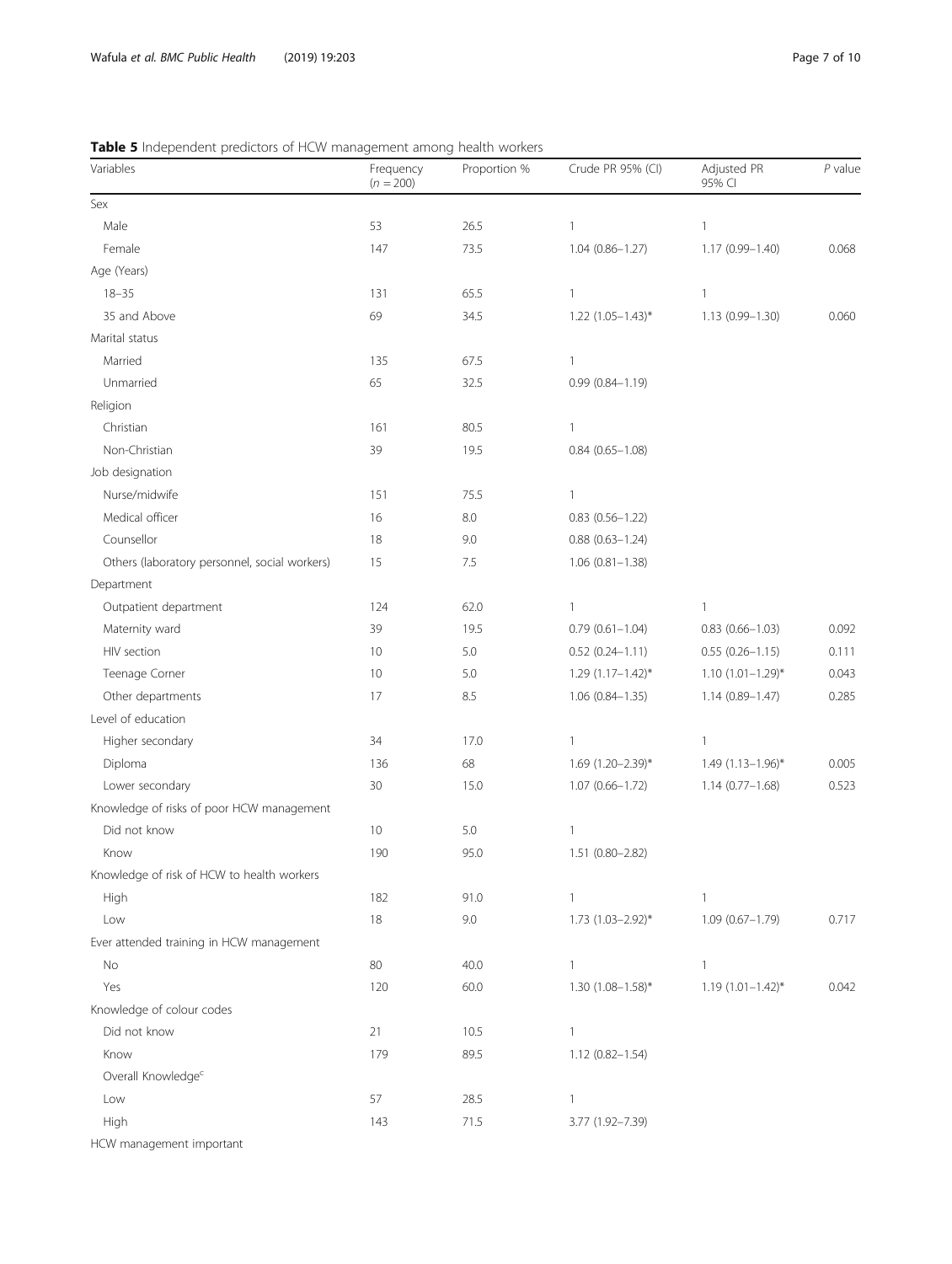Table 5 Independent predictors of HCW management among health workers (Continued)

| Variables                                          | Frequency<br>$(n = 200)$ | Proportion % | Crude PR 95% (CI)   | Adjusted PR<br>95% CI | $P$ value |
|----------------------------------------------------|--------------------------|--------------|---------------------|-----------------------|-----------|
| No                                                 | 19                       | 9.5          |                     |                       |           |
| Yes                                                | 181                      | 90.5         | 3.78 (1.57-9.07)*   | $2.81(1.22 - 6.47)^*$ | 0.016     |
| HCW management a serious problem                   |                          |              |                     |                       |           |
| Not serious                                        | 18                       | 9.0          |                     |                       |           |
| Very serious                                       | 182                      | 91.0         | 1.36 (0.89-2.08)    |                       |           |
| Ever been affected by HCW                          |                          |              |                     |                       |           |
| No                                                 | 144                      | 72.0         | Τ.                  |                       |           |
| Yes                                                | 56                       | 28.0         | $0.99(0.82 - 1.19)$ |                       |           |
| Ever reported injury to infection and control Unit |                          |              |                     |                       |           |
| No                                                 | 165                      | 82.5         |                     |                       |           |
| Yes                                                | 35                       | 17.5         | $1.05(0.86 - 1.29)$ |                       |           |

PR Prevalence ratios, CI Confidence Interval,  $p < 0.05$ 

Not included in multivariable model due to collinearity

therefore important to intensify training for all health workers with emphasis on implications of proper HCW management on costs and risks to human and environmental health. Most health worker believed that strict enforcement is essential for proper HCW management. Many scholars have recommended strict enforcement; adding that this has to be complemented with continuous trainings [[37](#page-9-0), [38](#page-9-0)].

Wearing personal protective equipment (PPE) such as gloves, masks, clinical coats, shoes helps to minimise exposure to infections and injuries [[39](#page-9-0)]. In this study, most health workers wore appropriate (PPE) which is a good practice since it minimises risk of contact with the waste. Our findings did not corroborate with findings of a cross sectional study conducted in a Tanzanian Municipality in which most health workers did not wear appropriate personal protective gear [\[40](#page-9-0)]. The low usage in the aforementioned study was attributed to the fact that health workers were not provided with protective gear by their employees. It is appropriate to ensure adequate provision of PPE and then supervision for proper and consistent use.

Generally, the practices of health workers on HCW management were satisfactory which relates to appreciable knowledge as there was significant association between practice and knowledge scores ( $p < 0001$ ). The satisfactory practices suggest that health workers might be less likely to experience adverse effects associated with poor handling. Our finding corroborates with findings of a similar study conducted in Egypt in which most health workers had satisfactory practice scores [\[41\]](#page-9-0). It was found that health workers with diploma education were more likely to have satisfactory HCW management practices as compared to those with higher secondary education, a finding which is understandable given that a diploma generally offers better opportunity to acquire extensive knowledge on HCW management and yet such opportunity is almost non-existent in secondary school. Continued professional development may help improve the practices of health workers on management of HCWs.

Health workers who had received training on HCW management were more likely to have satisfactory practices. A possible explanation may be because they are able to put into practice what they have trained in. Our findings also support the findings of a similar study in Ethiopia which revealed that health workers trained on healthcare waste management were more likely to exhibit satisfactory practices on HCW management [\[42\]](#page-9-0). Trainings should therefore be intensified as they have shown to improve practices of health workers regarding how they handle HCW.

Health workers who thought that HCW management was important were more likely to have satisfactory HCW management practices as compared to those who thought otherwise. This finding is understandable because it is expected that such health workers based on their attitude would take practical measures to properly handle HCWs. It has been shown that health workers are more likely to be cautious and take necessary mea-sures when they realise that HCW poses risk [\[42](#page-9-0)]. Health workers in the teenage corner were more likely to have satisfactory HCW management practices as compared to those in the outpatient clinic. This is understandable because further analysis found that all health workers in the teenage corner had diploma education unlike in the Outpatient department. The fact that higher education levels were associated with satisfactory practices may have modified the association between department and HCW management.

### Limitations

This study had some limitations; firstly, the sample size was relatively small which limits the generalizability of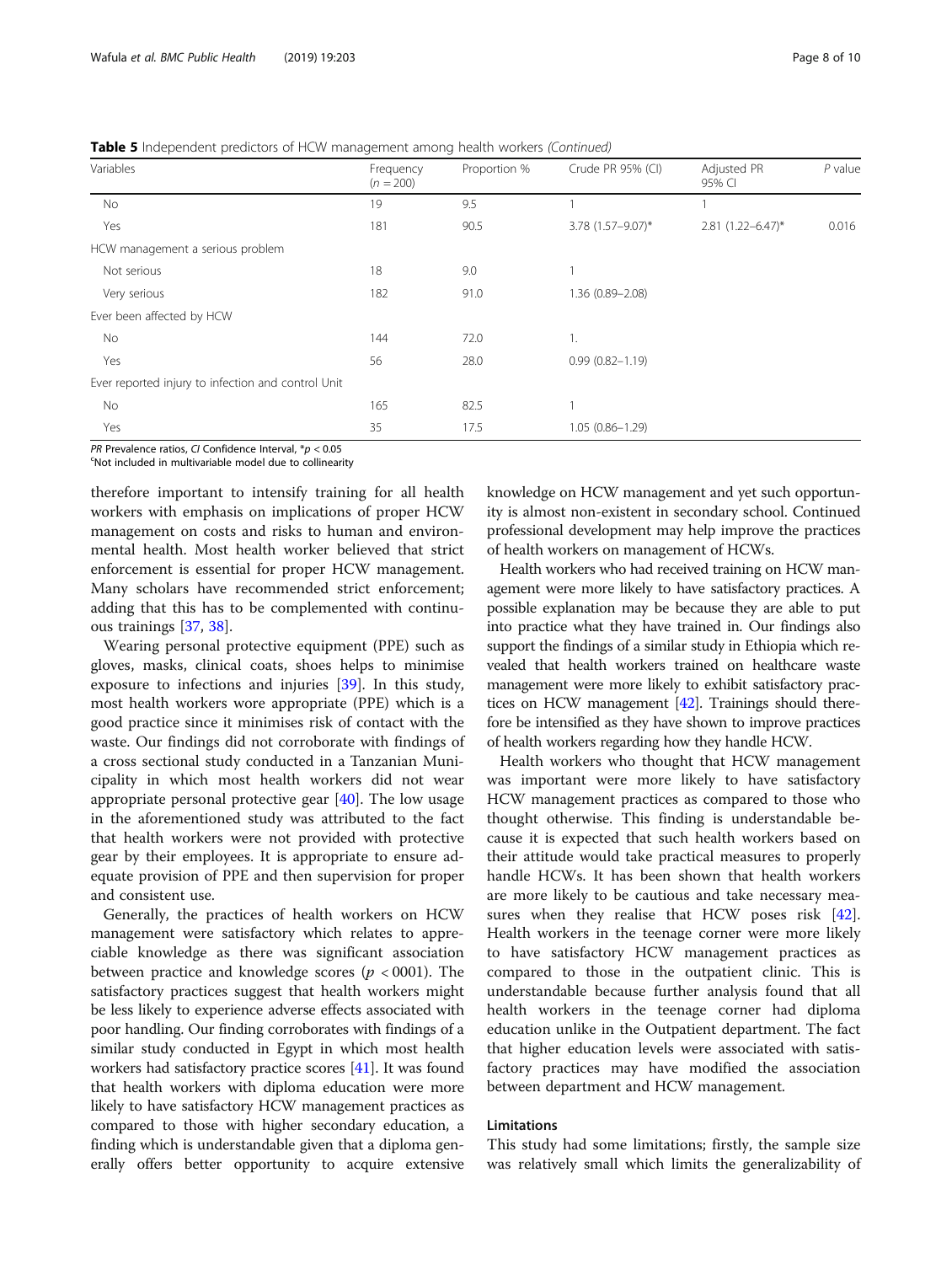<span id="page-8-0"></span>the results. The second limitation is that some variables that would have improved the assessment of Knowledge and attitudes even further were missed in the design of the tool. Future studies should consider other variables including those in the WHO checklists on medical waste management. Notwithstanding the limitations, the study provides useful information about management of HCWs among health workers and associated factors in primary health care facilities in Kampala, Uganda.

### Conclusions

Health workers in primary health care facilities in Kampala, Uganda generally have satisfactory practices on HCW management. Health workers with at least diploma education and those trained on HCW management were more likely to have satisfactory HCW management practices. Refresher trainings on HCW management and continuous supervision are therefore important in promoting proper HCW practices among health workers.

#### Abbreviations

HCW: Health Care Waste; HIV: Human Immunodeficiency Virus; IHSU: International Health Sciences University; KCCA: Kampala Capital City Authority; PPE : Personal protective Equipment; PRs: Prevalence Ratios; WHO: World Health Organization

#### Acknowledgements

The authors appreciate all the staff of the health facilities surveyed and the local authorities for their immense support during the study.

#### Funding

No funding was received to produce this manuscript.

#### Availability of data and materials

The dataset used to support the findings of the current study is available from the corresponding author on reasonable request.

#### Authors' contributions

JM and STW designed the study and collected the data. STW and FO carried out the analysis and wrote the first draft of the paper. STW spearheaded the writing of the first draft. FO participated in scientific and technical editing of the manuscript to ensure appropriate intellectual content. All authors were involved in the writing, critical review and approval of the final version of the manuscript.

#### Ethics approval and consent to participate

Approval to conduct this study was obtained from International Health Sciences University (IHSU) Research Ethics Committee, in Kampala. Administrative clearance was also obtained from Kampala Capital City Authority (KCCA) and the In-Charges of the health facilities. The study details were explained to the individual participants; participation in this study was voluntary and all consenting health workers signed a written informed consent form.

#### Consent for publication

Not applicable

#### Competing interests

The authors declare that they have no competing interests.

#### Publisher's Note

Springer Nature remains neutral with regard to jurisdictional claims in published maps and institutional affiliations.

#### Author details

<sup>1</sup>Department of Disease Control and Environmental Health, School of Public Health, Makerere University, P.o Box 7072, Kampala, Uganda. <sup>2</sup>International Health Sciences University (IHSU), Kampala, Uganda.

### Received: 24 October 2018 Accepted: 11 February 2019 Published online: 18 February 2019

#### References

- 1. Arab M, Baghbani RA, Tajvar M, Pourreza A, Omrani G, Mahmoudi M. The assessment of hospital waste management:a case study in Tehran. Waste Manag Res. 2008;26(3):304–8.
- 2. Rodriguez-Morales AJ. Current topics in public health. Rijeka: InTech; 2013.
- 3. Pépin J, Abou Chakra CN, Pépin E, Nault V, Valiquette L. Evolution of the global burden of viral infections from unsafe medical injections, 2000-2010. PLoSOne. 2014;9(6):e99677.
- 4. Johannessen LM, Dijkman M, Bartone C, Hanrahan D, Boyer MG, Chandra C. Health care waste management guidance note. Washington DC: World Bank. In; 2000.
- 5. Manyele SV. Effects of improper hospital-waste management on occupational health and safety. Afr Newsl Occup Health Safety. 2004;14(2):30–3.
- 6. World Health Organization (WHO). Health-care waste [[https://www.who.int/](https://www.who.int/en/news-room/fact-sheets/detail/health-care-waste) [en/news-room/fact-sheets/detail/health-care-waste](https://www.who.int/en/news-room/fact-sheets/detail/health-care-waste)].
- 7. Askarian M, Heidarpoor P, Assadian O. A total quality management approach to healthcare waste management in Namazi hospital, Iran. Waste Manag. 2010;30(11):2321–6.
- 8. Akter N: Medical Waste Manag: a review. Bangkok: Environmental Engineering Program, School of Environment, Resources and Development. Asian Institute of Technology, Thailand. 2000.
- 9. Patwary MA, Harare TW, Sarker MH. Assessment of occupational and environmental safety associated with medical waste disposal in developing countries. A qualitative approach. Saf Sci. 2011;49:8–9.
- 10. Coker A, Sangodoyin A, Sridhar M, Booth C, Olomolaiye P, Hammond F. Medical waste management in Ibadan, Nigeria: obstacles and prospects. Waste Manag. 2009;29(2):804–11.
- 11. Harhay MO, Halpern SD, Harhay JS, Olliaro PL: Health care waste management: a neglected and growing public health problem worldwide 2009, 14(11):1414–1417.
- 12. Diaz LF, Eggerth LL, Enkhtsetse SH, Savage GM. Characteristics of healthcare. Waste Manag Res. 2008;28:1219–26.
- 13. Bdour A, Altrabsheh B, Hadadin N, Al-Shareif M. Assessment of medical wastes management practice: a case study of the northern part of Jordan. Waste Manag. 2007;27(6):746–59.
- 14. Hassan MM, Ahmed SA, Rahman KA, Biswas TK. Pattern of medical waste management: existing scenario in Dhaka City, Bangladesh. BMC Public Health. 2008;8:36.
- 15. Patil GV, Parokhrel K. Biomedical solid waste management in an Indian hospital. Waste Manag. 2005;25:592–9.
- 16. Nkonge Njagi A, Mayabi Oloo A, Kithinji J, Magambo Kithinji J. Knowledge, attitude and practice of health-care waste management and associated health risks in the two teaching and referral hospitals in Kenya. J Community Health. 2012;37(6):1172–7.
- 17. Makhura RR, Matlala SF, Kekana MP. Medical waste disposal at a hospital in Mpumalanga Province, South Africa: implications for training of healthcare professionals. S Afr Med J. 2016;106(11):1096–102.
- 18. Muluken A, Haimanot G, Mesafint M. Healthcare waste management practices among healthcare workers in healthcare facilities of Gondar town, Northwest Ethiopia; 2014.
- 19. AIDSTAR-One: Fact sheet: Health care Waste Manag in Uganda. In.; 2000.
- 20. Victoria M, Pearson J, Michael K, Namisango E, Rogers-Bloch Q, Amandua J. Assessment of Health Care Waste Management Practices in Three Districts in Uganda. Arlington, VA: USAID's AIDS Support and Technical Assistance Resources, AIDSTAR-One, Task Order One; 2014.
- 21. Ruoyan G, Lingzhong X, Huijuan L, Chengchao Z, Jiangjiang H, Yoshihisa S, Wei T, Chushi K. Investigation of health care waste management in Binzhou District, China. Waste Manag. 2010;30(2):246–50.
- 22. MOH: Environmental and social impact assessment for proposed renovation and equipping health facilities in Uganda. In.; 2010.